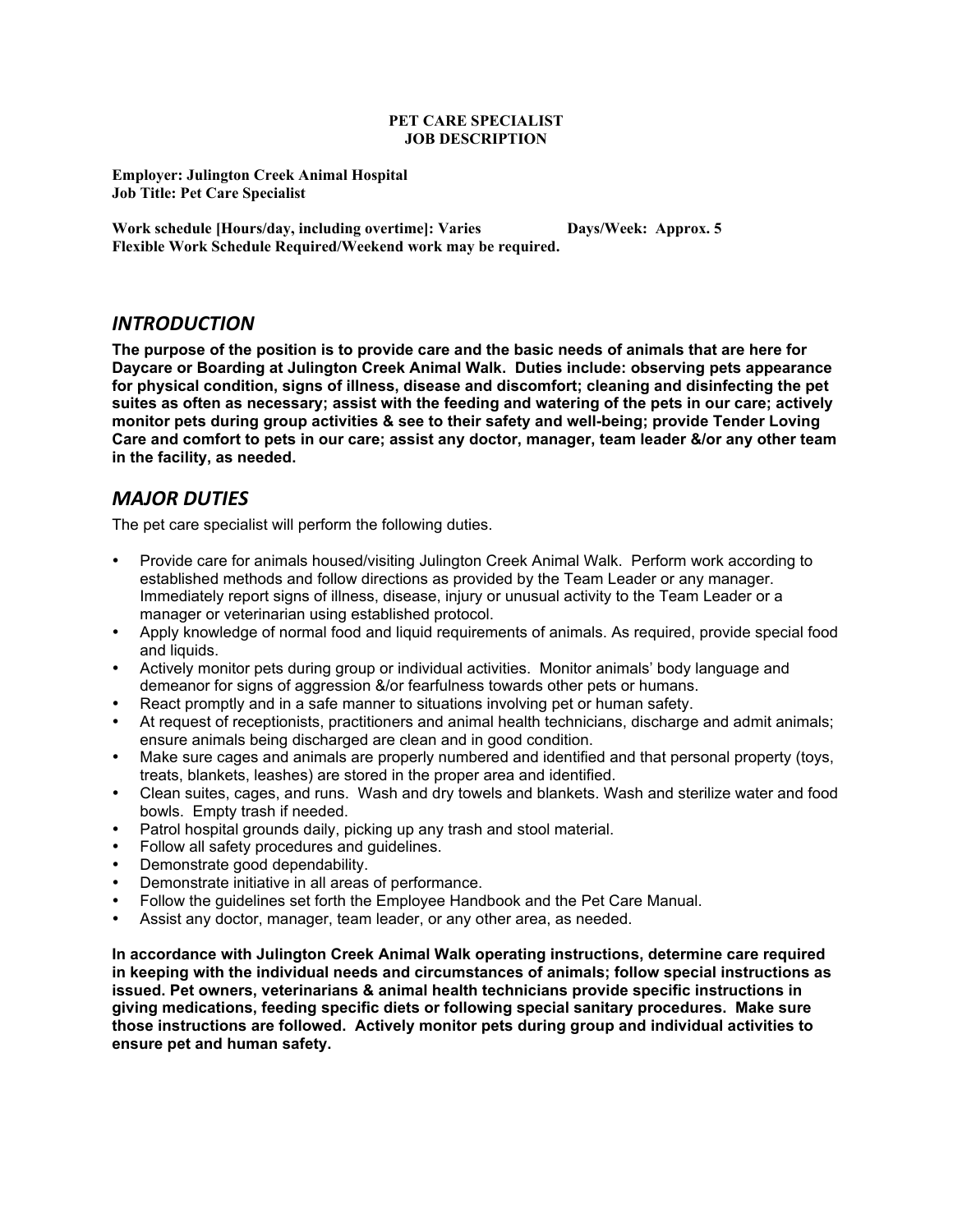## **CONTROLS OVER WORK**

There is little independent control over the work in this position. The days are structured and the practice manager and owner set routines.

# **OTHER SIGNIFICANT FACTS**

|                            | Skills and Knowledge: Apply knowledge and skills in controlling/handling individual animal<br>temperaments. Actively monitor pets' body language, in individual and<br>group settings, to be on alert for signs of aggression &/or fearfulness.<br>Demonstrate skill and caution when handling large and small pets. Have<br>ability to gain animals confidence when restraining them for transport, care<br>and/or treatment. Demonstrate knowledge of animal safety. |
|----------------------------|------------------------------------------------------------------------------------------------------------------------------------------------------------------------------------------------------------------------------------------------------------------------------------------------------------------------------------------------------------------------------------------------------------------------------------------------------------------------|
| <b>Physical Effort:</b>    | Often requires lifting and carrying materials weighing up to 50 lbs.<br>Frequently requires handling of materials up to 20 lbs. Additionally, handle<br>dogs weighing up to 150 lbs. Walking and/or standing for long periods.<br>Frequently works in a bent position. May be required to use strength or<br>agility in capturing and restraining stronger, more active animals.                                                                                       |
| <b>Working Conditions:</b> | Work is performed inside and outside – exposure to sun, heat, humidity,<br>cold, rain and damp working conditions (pool). Exposure to unpleasant<br>odors and noises. Exposure to bites, scratches and animal wastes.<br>Possible exposure to contagious diseases. Exposure to cleaning solvents<br>and chemicals.                                                                                                                                                     |

**Description of Job/Tasks:** Check dogs in (5.bs-125 lbs.), take them by leash to suite, provide water, food, oversee group activities, walk dogs, clean suites with pressure washer, scoop yards, clean cat litter and bird cages, carry cat carriers. Provide a clean environment for and attend to the needs of all animals in our care. Assist any doctor, manager, team leader, or any other area, as needed.

#### **Essential functions:** [narrative summary]

Control all size dogs (in & out of runs); lift & carry approx. 40 lbs. (dog food, beds, pet carriers); use and move pressure washer and water hose; remain alert to details of animal (primarily canine & feline) body language and postures to recognize threats of flight or aggression; respond and move quickly to avoid injury or restrain a pet; actively monitor multiple dogs.

#### **Non-essential functions**: [narrative summary]

Carry water buckets; feed dogs; clean glass; fill mitt containers; empty and refill water buckets; pull weeds; put away toys; laundry.

| Frequency |       |        | Number of hours per day |   |                |   |   |   |   |  |   |    |
|-----------|-------|--------|-------------------------|---|----------------|---|---|---|---|--|---|----|
|           | Cont. | Inter. | $\leq$ 1                |   | $\overline{2}$ | 3 | 4 |   | 6 |  | 8 | >8 |
| Sit       |       | Х      | Χ                       |   |                |   |   |   |   |  |   |    |
| Walk      |       | Х      |                         |   |                |   |   | X |   |  |   |    |
| Stand     |       | X      |                         | X |                |   |   |   |   |  |   |    |
| Bend      |       | Χ      | X                       |   |                |   |   |   |   |  |   |    |
| Squat     |       | Х      | Х                       |   |                |   |   |   |   |  |   |    |
| Climb     |       | X      | Χ                       |   |                |   |   |   |   |  |   |    |
| Kneel     |       | X      | $\boldsymbol{X}$        |   |                |   |   |   |   |  |   |    |
| Twist     |       | Х      | $\mathbf v$<br>л        |   |                |   |   |   |   |  |   |    |

1. Check frequency and number of hours the employee does the following tasks: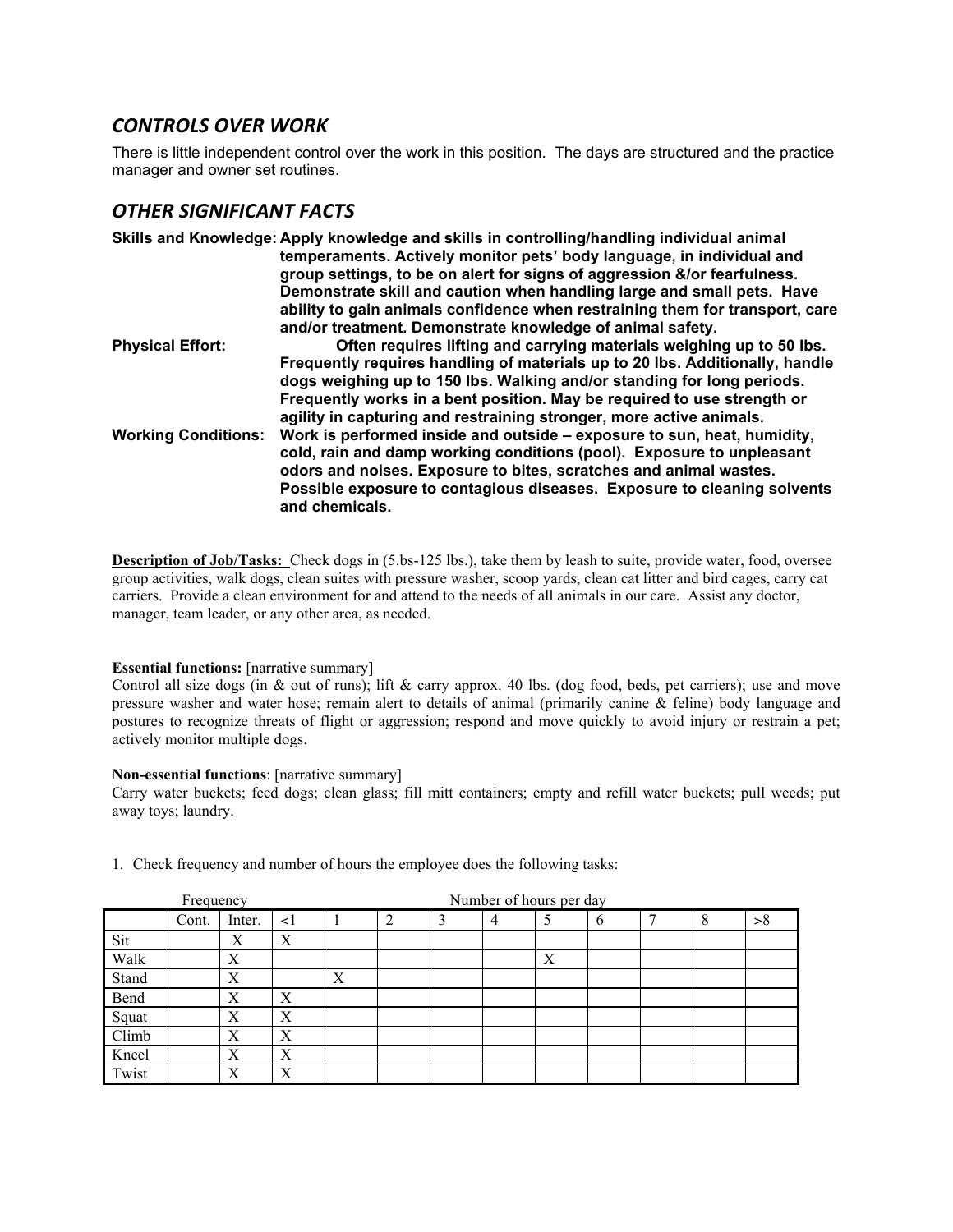- 2. a. Hand manipulation required? NO \_\_\_\_\_ YES  $_X$  (if Y, complete b,c,d,e)
	- b. Simple Grasping RIGHT Y  $X$  N \_\_\_\_\_ LEFT Y  $X$  N \_\_\_\_\_
	- c. Power Grasping RIGHT Y \_X\_\_ N \_\_\_\_ LEFT Y \_X\_\_ N \_\_\_\_
	- d. Pushing/Pulling  $RIGHT Y_X_N_N$  LEFT  $Y_X_N_N$
	- e. Fine Manipulation RIGHT Y \_\_\_ N \_X \_\_ LEFT Y \_\_\_ N \_X

Keying – [estimated average number of keystrokes per hour, or minutes spent typing per hour]: No keying required.

- 3. a. Does job require employee to reach or work above the shoulder? (N,R,O,F,C) NO \_\_\_\_ YES \_\_X\_\_ Frequency \_O\_\_\_\_\_
	- b. Reaching at or below shoulder level? (N,R,O,F,C)  $NO$   $YES$   $X$  Frequency:  $F$
- 4. Does job require use of feet to operate foot controls for repetitive movement? (N,R,O,F,C)

 $NO \_ X \_ \text{YES} \_ \text{Frequency}$ 

5. Are there special visual or auditory requirements? (N,R,O,F,C)

NO YES X Frequency C

Description: Distance Vision Required

6. Lifting and Carrying Demands

| Weight       | Lift Frequency $(N, R, O, F, C)^*$ | Carry Frequency $(N, R, O, F, C)^*$ |
|--------------|------------------------------------|-------------------------------------|
| $< 10$ Lbs.  |                                    |                                     |
| $11-25$ Lbs. |                                    |                                     |
| 26-50 Lbs    |                                    |                                     |
| 51-75 Lbs    |                                    |                                     |
| 76-100 Lbs   |                                    |                                     |
| $100+Lbs$    |                                    |                                     |

Longest distance carried: \_\_\_100yds \_\_\_\_\_\_\_\_ Heaviest item carried, and how far: \_\_\_\_\_\_\_\_11-25 lbs

| 7. Driving cars, trucks, forklifts, moving equipment? | YES NO X |
|-------------------------------------------------------|----------|
| 8. Working near hazardous equipment and machinery?    | YES X NO |
| 9. Walking on uneven ground?                          | YES X NO |
| 10. Exposure to dust, gas or fumes?                   | YES X NO |
| 11. Exposure to noise?                                | YES X NO |